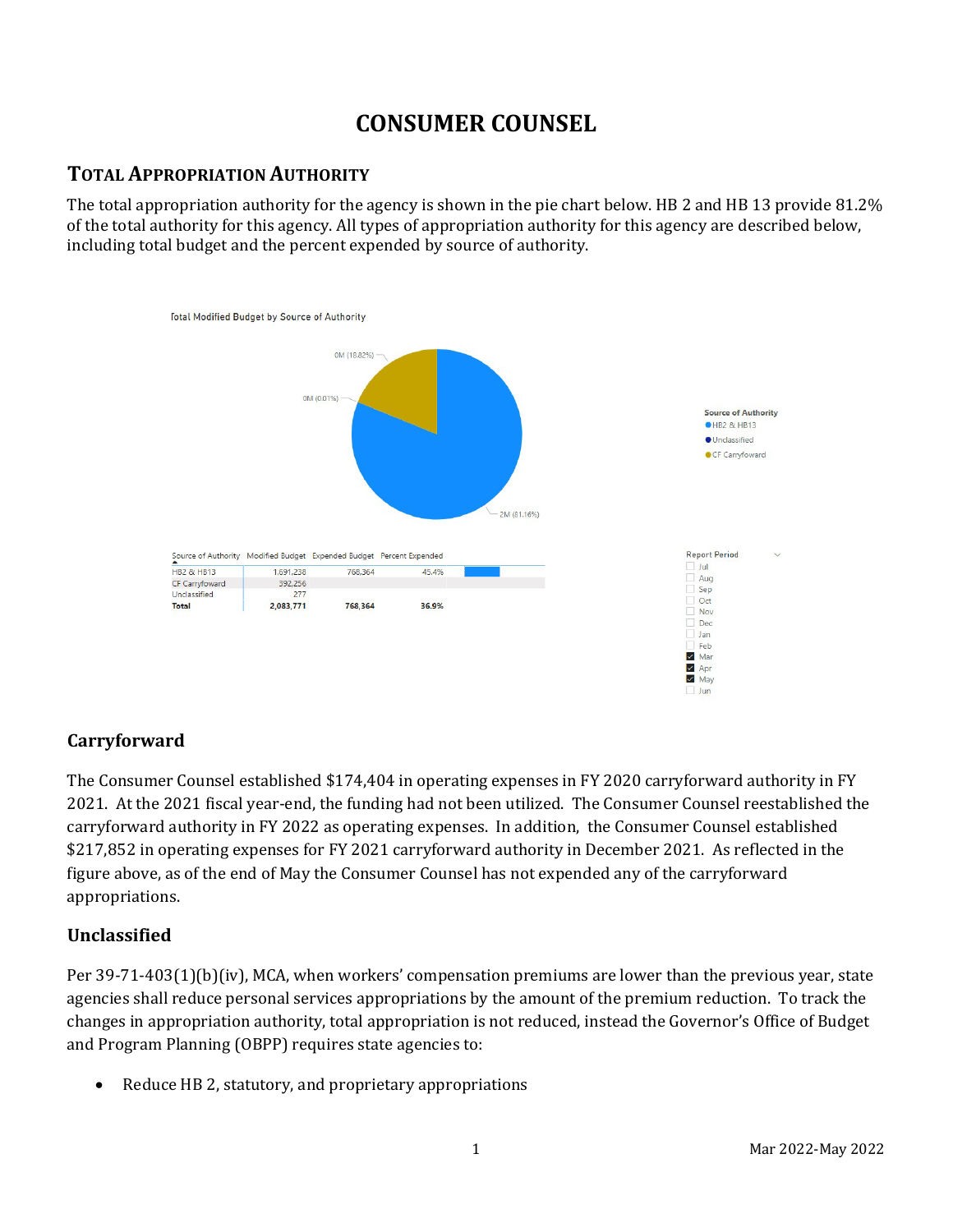• Create a separate offsetting entry on the financial statements in the same amount using an identifying number for workers' compensation entries

The offsetting entries are identified as "frozen" appropriations, which means the appropriations will not be spent unless authorized by OBPP. The Consumer Counsel reduced personal services appropriations by \$277 for workers' compensation premium savings.

## **HB 2 BUDGET MODIFICATIONS**

The following chart shows the HB 2 budget as passed by the legislature, including the pay plan, and the HB 2 modified budget between March 1, 2022 and May 31, 2022. Net modifications to the budget include operating plan changes from one expenditure account to another, program transfers, reorganizations, and agency transfers of authority. The positive modifications and negative modifications are shown by program, expenditure account, and fund type.

| <b>Agency Name</b><br>$\blacktriangle$             | March Modified<br>Budget | June Modified<br>Budget | <b>Net Modifications</b> |
|----------------------------------------------------|--------------------------|-------------------------|--------------------------|
| E Consumer Counsel                                 | 1,691,515                | 1.691.238               | $-277$                   |
| <b>Total</b>                                       | 1,691,515                | 1,691,238               | $-277$                   |
| Acct & Lvl 1 DESC                                  | March Modified           | June Modified           | Net Modifications        |
|                                                    | Budget                   | <b>Budget</b>           |                          |
| <b>E</b> 61000 Personal Services                   | 682.684<br>1,007,165     | 682.407<br>967,838      | $-277$<br>$-39,327$      |
| □ 62000 Operating Expenses<br>⊞ 69000 Debt Service | 1,666                    | 40,993                  | 39,327                   |
|                                                    |                          |                         |                          |
|                                                    | March Modified           | <b>June Modified</b>    | <b>Net Modifications</b> |
| <b>Fund Type</b>                                   | Budget                   | Budget                  |                          |

As of May 31, 2022, the Consumer Counsel:

- Reduced personal services appropriations by \$277 for workers' compensation premium reductions
- Transferred \$39,327 from operating expenses to debt service to correctly record office space lease expenses due to changes in accounting requirements

## **HB 2 APPROPRIATION AUTHORITY**

The following chart shows the appropriated budget for the agency compared to expenditures through May 31, 2022.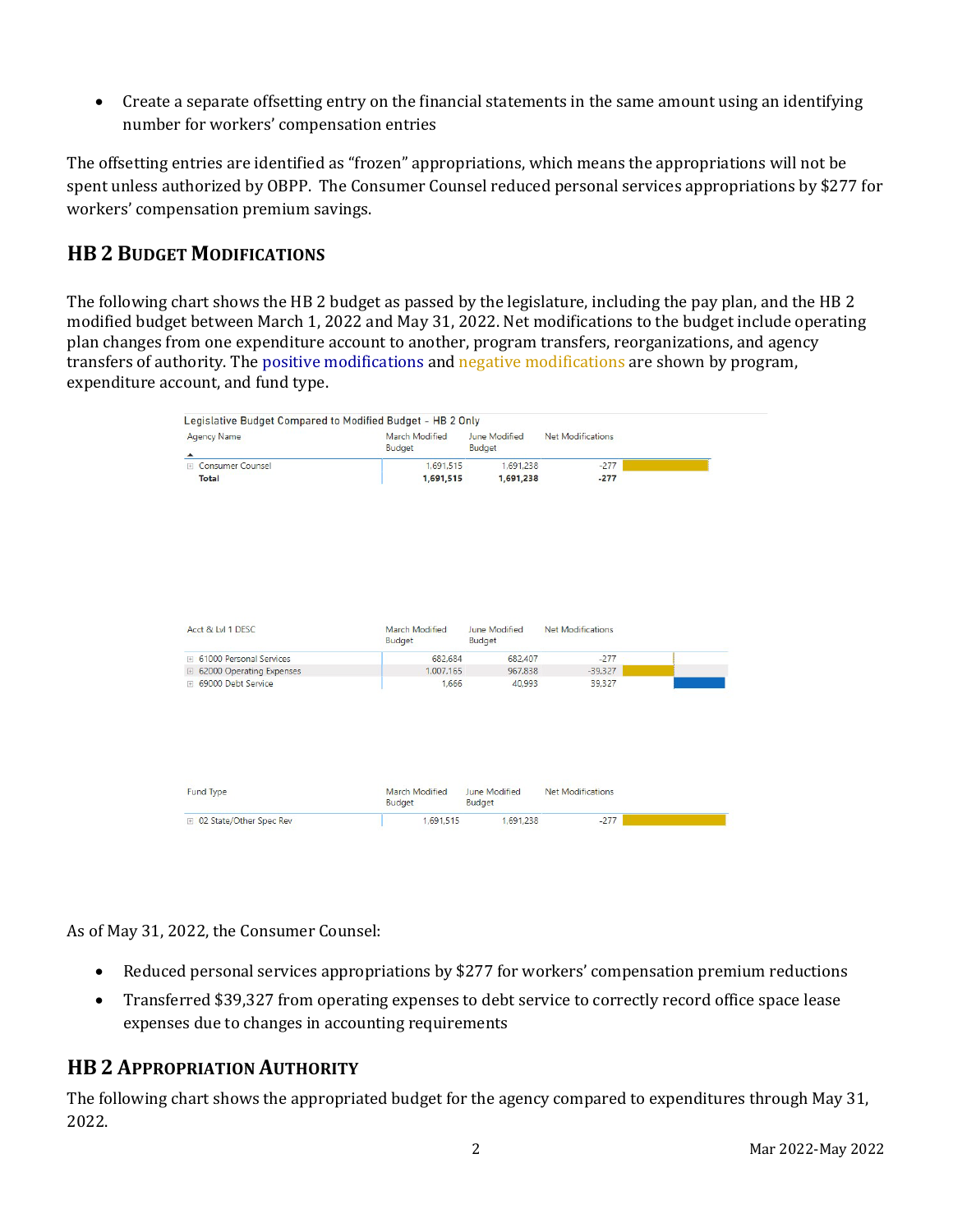

The Consumer Counsel is entirely funded with state special revenue generated by fees imposed on regulated entities under the jurisdiction of the Public Service Commission.

#### **Personal Services**

Personal services made up 40.3% of the HB 2 modified budget and, as shown in the chart above, were 62.7% expended as of May 31, 2022, which is below the level anticipated in the budget.



The following chart shows the filled and vacant FTE within the agency as of May 1, 2022.

3 Mar 2022-May 2022 As of May 1, 2022, all positions within the Consumer Counsel were filled. However, in FY 2021, the Consumer Counsel director retired. In October 2021 the Legislative Consumer Committee appointed a new director from